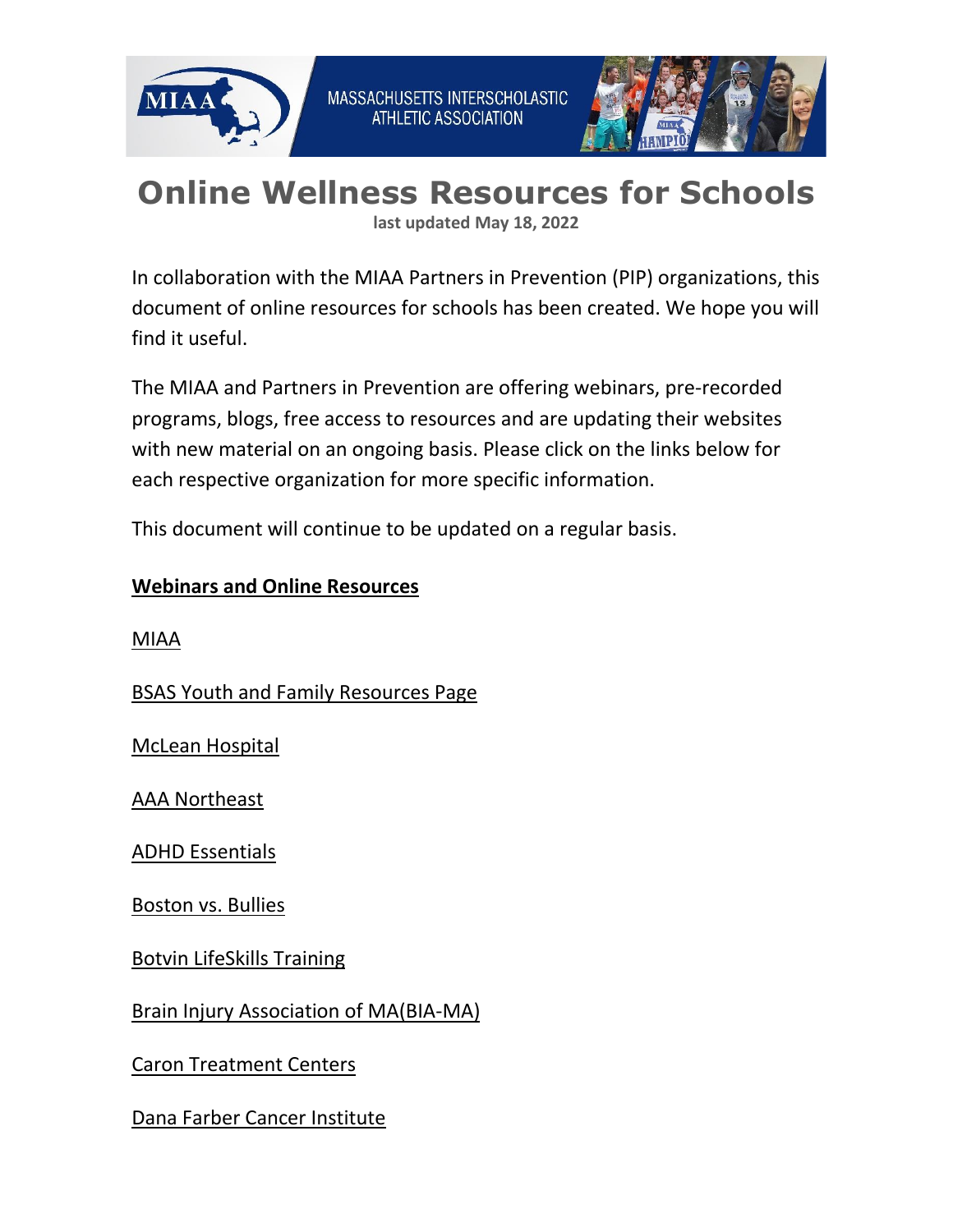# [District Attorney Joe Early Office](http://www.worcesterda.com/)

[Dynamic Influence](https://dynamicinfluence.com/)

[Frameworks Institute/Search Institute](https://www.search-institute.org/frameworks-webinars?utm_medium=email&utm_campaign=Frameworks%20Webinar%20Series&utm_content=Frameworks%20Webinar%20Series+CID_86eb6d47bf06cf65ad4e902ad3222513&utm_source=Email%20marketing%20software&utm_term=Click%20to%20Learn%20More%20and%20to%20Register)

[Hazelden Betty Ford Foundation](https://www.hazeldenbettyford.org/treatment/models/virtual-addiction-treatment?utm_source=corporate-marketing&utm_medium=email&utm_campaign=62793)

[Health Resources in Action/Project Here](https://hria.org/2020/03/19/social-distancing-recovery/)

[Impact Melanoma-cancer prevention](https://impactmelanoma.org/our-work/your-skin-is-in/)

[Institute for Health & Recovery](http://miaa.net/gen/miaa_generated_bin/documents/basic_module/Institute_for_Health__Recovery_Online__Phone_resources.docx)

[International Association of Eating Disorders Professionals](http://www.iaedp.com/)

[Ivy Watts Speaks](https://www.ivywattsspeaks.com/)

Jostens Renaissance- [Rooted in Love\(Mike Smith\)](https://www.jostensrenaissance.com/)

Jostens- The Harbor Episodes (username and password both JOSTENS)

[Jostens Renaissance Leadership Curriculum](https://www.jostensrenaissance.com/leadershipcurriculum/)

[Jostens-Social-Emotional Well-being Package](https://www.jostensrenaissance.com/)

[Jostens Virtual Culture & Climate Series](https://www.jostensrenaissance.com/)

[Let's Empower, Advocate and Do](https://www.leadnow.org/resources)

[Massachusetts Aggression Reduction Center](https://www.marccenter.org/)

**[MASBIRT](https://www.masbirt.org/schools)** 

[Massachusetts Commission on LGBTQ Youth](https://ma-lgbtq.org/onlinepd/)

[Massachusetts Health Council](http://www.mahealthcouncil.org/)

[Massachusetts Partnerships for Youth\(](https://massachusettspartnershipsforyouth.com/events/)MPY)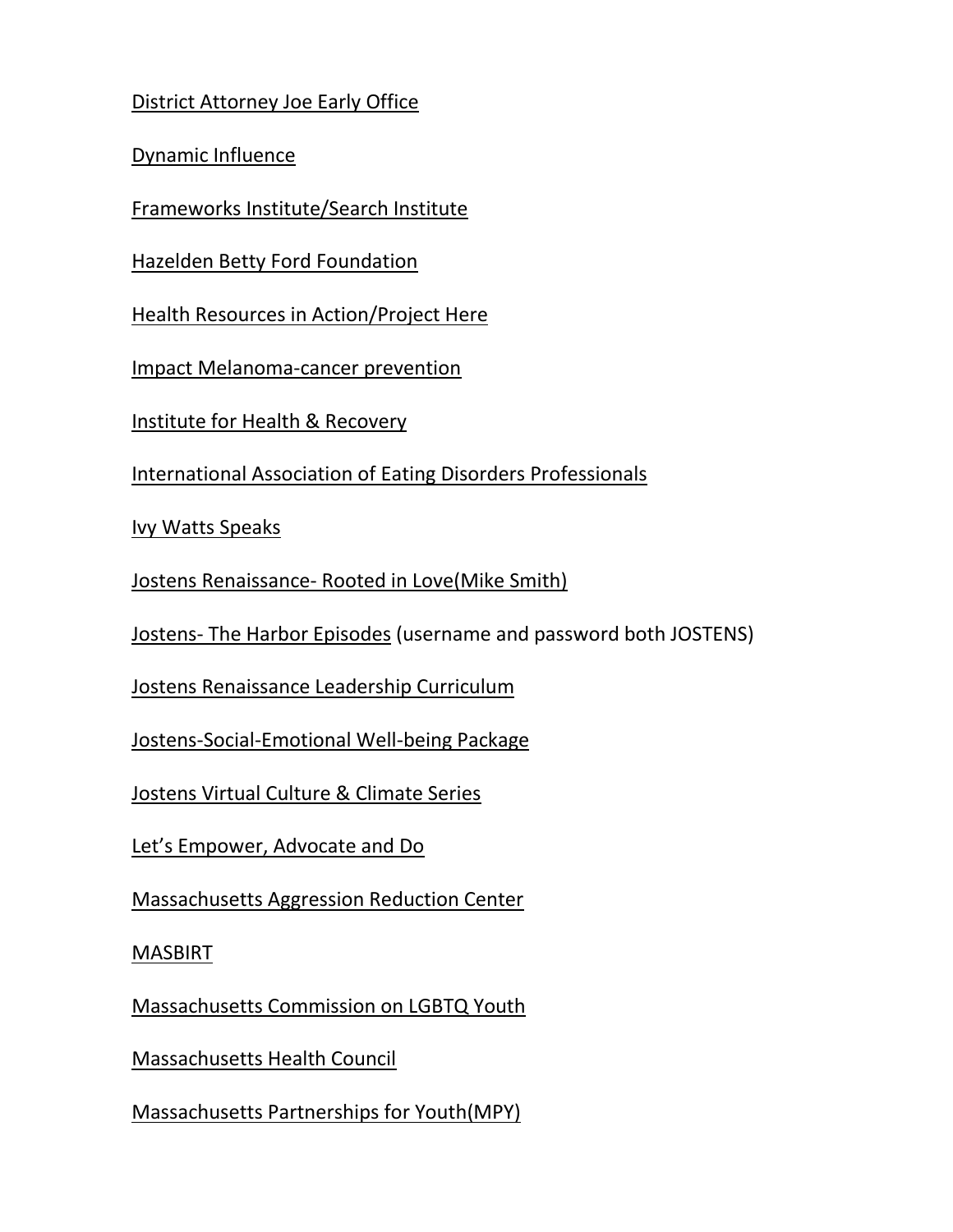[The Micheli Center for Sports Injury Prevention-](https://www.themichelicenter.com/)Boston Children's Hospital

[Minding Your Mind](https://mindingyourmind.org/)

[MindWise Innovations/SOS](https://www.mindwise.org/act/)

[New England Region of the National Network of Libraries of Medicine](https://nnlm.gov/class/strategies-and-resources-maintain-sobriety-during-covid-19/23708)

[Northeastern University School Health Academy](http://www.neusha.org/)

[Positive Coaching Alliance](https://positivecoach.org/team-sport)

[Project Bread](https://www.projectbread.org/get-help/covid-19-hunger-food-resources-for-households)

[Project Green Schools](https://projectgreenschools.org/)

[Social Emotional Learning Alliance](https://sel4ma.org/covid-19-sel-mental-health/)

[Walden Behavioral Care](https://www.waldeneatingdisorders.com/?utm_source=email&utm_medium=blast&utm_campaign=professional&utm_content=footer)

# **Additional Online Resources**

# **Mental Health/Mindfulness**

[ADHD Essentials](https://www.adhdessentials.com/) [American Foundation for Suicide Prevention](https://afsp.org/) [Botvin LifeSkills Training](https://www.lifeskillstraining.com/) [Caron Treatment Centers](http://www.caron.org/) [Families for Depression Awareness](http://www.familyaware.org/) [Girl Power Go](https://www.girlpowergo.com/) [Ivy Watts Speaks](https://www.ivywattsspeaks.com/) [Jon Mattleman](https://www.jonmattleman.com/) [Josten's Renaissance](https://www.jostensrenaissance.com/) [Let's Empower, Advocate and Do](https://www.leadnow.org/resources) [Massachusetts Department of Mental Health](https://www.mass.gov/orgs/massachusetts-department-of-mental-health) [Massachusetts Partnerships for Youth](https://massachusettspartnershipsforyouth.com/events/) [McLean Hospital](https://home.mcleanhospital.org/covid-19-resources) [Minding Your Mind](https://mindingyourmind.org/) [MindsetGo](https://mindsetgo.com/) [MindWise Innovations/SOS](https://www.mindwise.org/act/)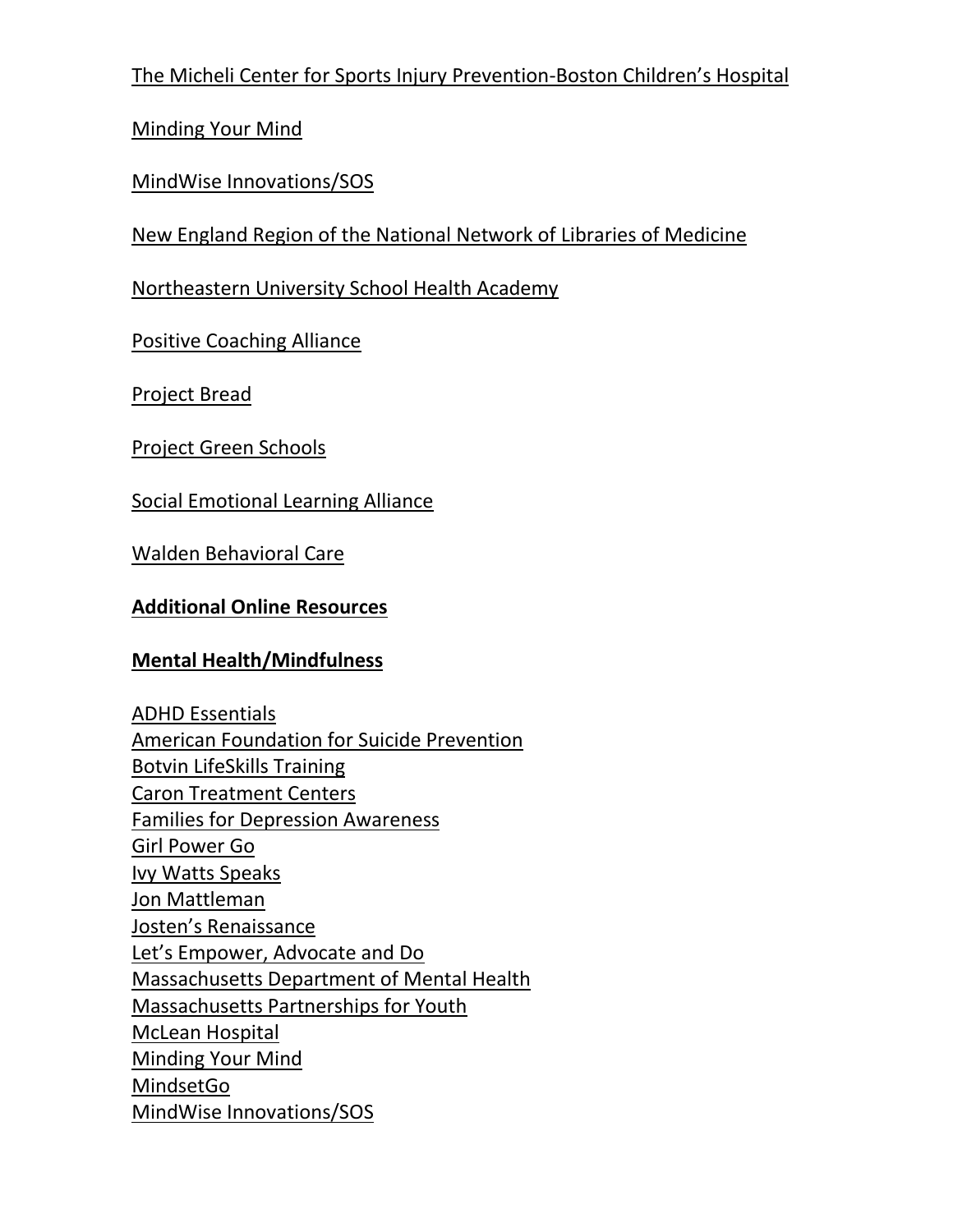[National Suicide Prevention Lifeline](https://suicidepreventionlifeline.org/) [Pam Garramone](https://www.pamgarramone.com/) [Riverside Community Care](https://www.riversidecc.org/) [Samaritans Inc.](https://samaritanshope.org/) [Shine Initiative](https://www.shineinitiative.org/) [Social Emotional Learning Alliance for MA](https://sel4ma.org/covid-19-sel-mental-health/) [Youth Health Connection](https://www.southshorehealth.org/wellness/youth-health-connection)

#### **Substance Misuse**

[Al-Anon/Alateen](https://ma-al-anon-alateen.org/) [Bureau of Substance Addiction Services\(BSAS\)](https://www.mass.gov/orgs/bureau-of-substance-addiction-services) Caron Treatment Centers [Digital Learning Information Kit](https://www.caron.org/media-center/presskit/digital-learning) [Central MA Tobacco-Free Community Partnership](https://www.umassmed.edu/psychiatry/resources/tobacco/tobacco-free-community-partnership/Media/) [District Attorney Joe Early Office](http://www.worcesterda.com/) [Dynamic Influence](https://dynamicinfluence.com/) [Grayken Center for Addiction at Boston Medical Center](https://www.bmc.org/addiction) [Hazelden Betty Ford Foundation](https://www.hazeldenbettyford.org/treatment/models/virtual-addiction-treatment?utm_source=corporate-marketing&utm_medium=email&utm_campaign=62793) [Health Resources in Action/Project Here](https://hria.org/2020/03/19/social-distancing-recovery/) [Improbable Players](https://www.improbableplayers.org/) [Institute for Health & Recovery](http://www.healthrecovery.org/) [Learn to Cope](http://www.learn2cope.org/) [Make Smoking History](http://makesmokinghistory.org/) [MASBIRT](https://www.masbirt.org/schools) [Massachusetts Department of Public Health](https://www.mass.gov/resource/information-on-the-outbreak-of-coronavirus-disease-2019-covid-19) [Massachusetts Partnerships for Youth](https://massachusettspartnershipsforyouth.com/events/) MassTAPP [Massachusetts Tobacco Cessation & Prevention Program\(MTCP\)](https://www.mass.gov/massachusetts-tobacco-cessation-and-prevention-program-mtcp) [New England Region of Narcotics Anonymous](https://nerna.org/) [Partnership for Drug-Free Kids](https://drugfree.org/article/covid-19-we-are-here-for-you/) [Project Here](https://projectherema.org/)

#### **Sexuality/Relationships/Sexual Violence**

[Cambridge Health Alliance](https://www.challiance.org/cha-services/lgbtq-resources) [DESE Safe Schools Program for LGBTQ Students](http://www.doe.mass.edu/sfs/lgbtq/default.html) [GLSEN](https://www.glsen.org/) [Jane Doe, Inc.](https://janedoe.org/find_help/) [Massachusetts Aggression Reduction Center](https://www.marccenter.org/)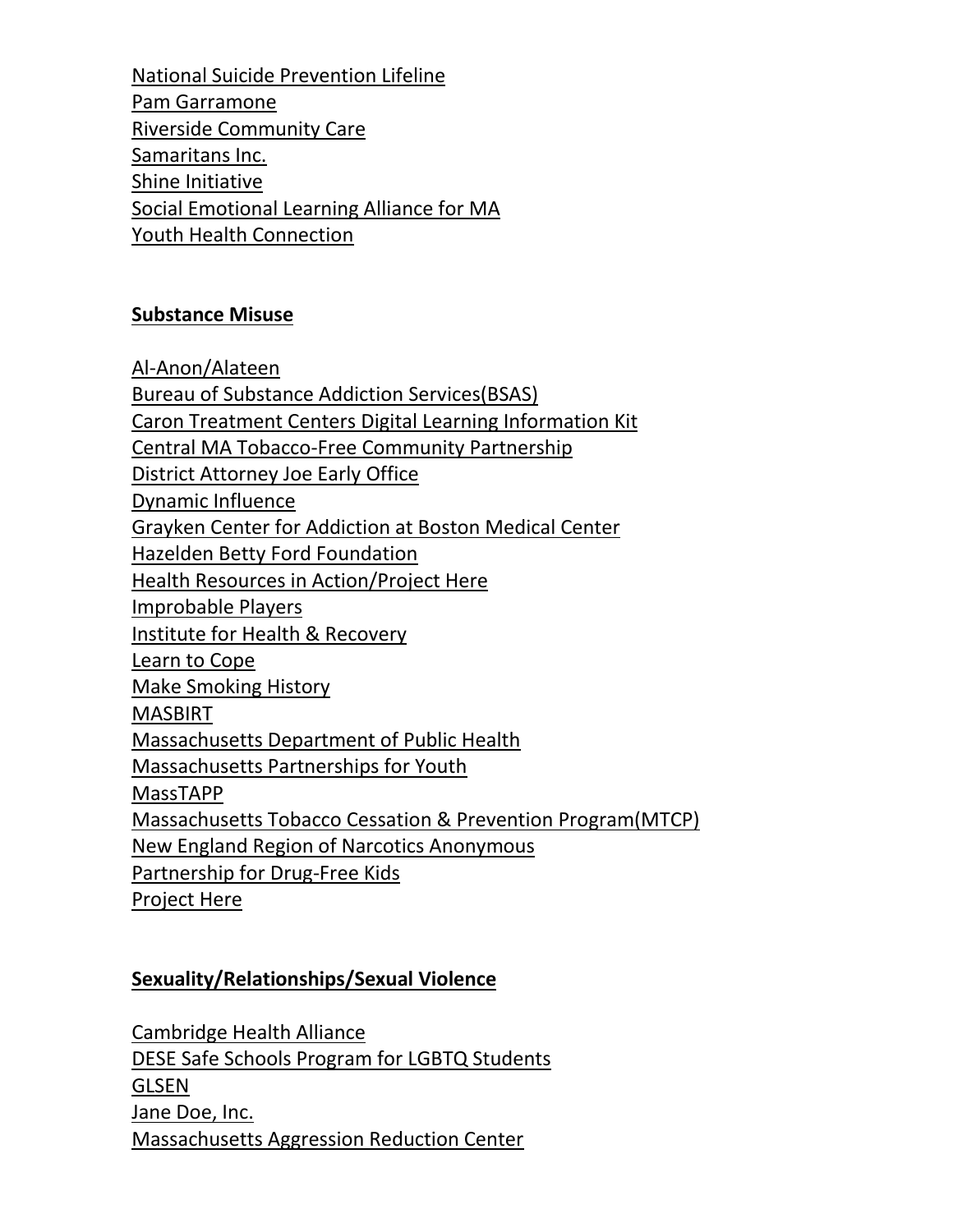[Massachusetts Commission on LGBTQ](https://www.mass.gov/orgs/massachusetts-commission-on-lgbtq-youth) Youth [Reach Beyond Domestic Violence\(REACH\)](https://reachma.org/who-we-are/news/support-during-coronavirus-covid-19/) [The Trevor Project](https://www.thetrevorproject.org/)

#### **Disordered Eating**

[International Association of Eating Disorders Professionals](http://www.iaedp.com/) [Multi-Service Eating Disorders Association](http://www.medainc.org/) [Walden Behavioral Care](https://www.waldeneatingdisorders.com/?utm_source=email&utm_medium=blast&utm_campaign=professional&utm_content=footer)

## **Bullying Prevention**

[Boston vs. Bullies](http://www.bostonvsbullies.org/) [District Attorney Joe Early Office](http://www.worcesterda.com/) [Dynamic Influence](http://dynamicinfluence.com/) [Massachusetts Aggression Reduction Center](https://www.marccenter.org/) [Massachusetts Partnerships for Youth](https://massachusettspartnershipsforyouth.com/events/)

#### **Leadership**

[Core Trainings](https://coretrainings.com/) [Dynamic Influence](http://dynamicinfluence.com/) [Lad in a Battle](https://www.ladinabattle.com/) Let's Empower, Advocate and Do [MindsetGo](https://mindsetgo.com/)

#### **Gambling Prevention**

[Massachusetts Council on Compulsive Gambling](https://masscompulsivegambling.org/)

# **Sports Medicine/Injury Prevention/Brain Injury**

[Brain Injury Association](http://www.biama.org/) of MA(BIA-MA) The Micheli Center [for Sports Injury Prevention-](https://www.themichelicenter.com/)Boston Children's Hospital Sports Medicine Division-[Boston Children's Hospital](http://www.childrenshospital.org/centers-and-services/departments/sports-medicine/patient-resources/injury-prevention)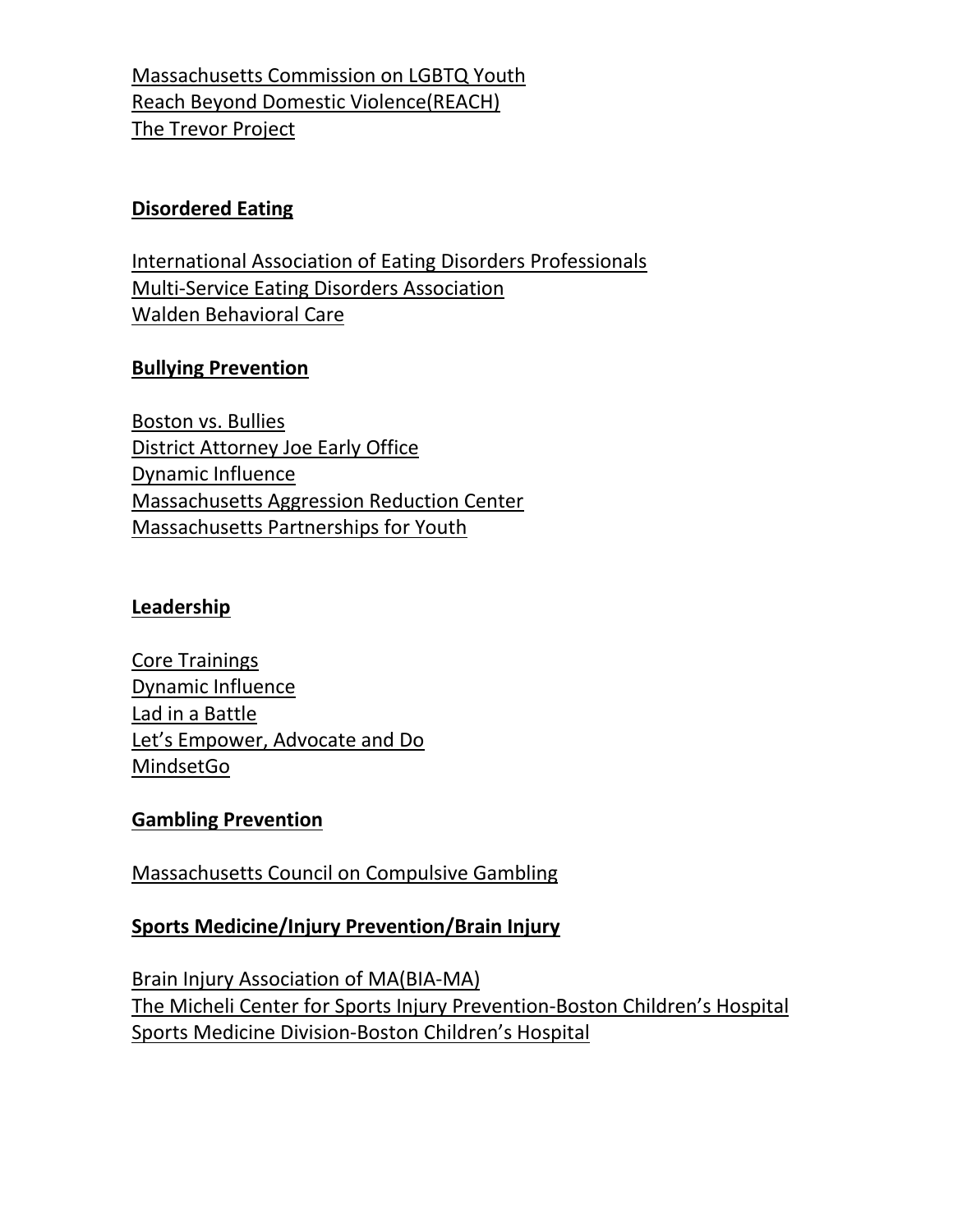## **Driving Safety**

[AAA Northeast](https://northeast.aaa.com/) [In Control Crash Prevention](https://www.driveincontrol.org/) [MADD](https://www.madd.org/)

#### **Environmental Safety**

[Project Green Schools](https://projectgreenschools.org/)

#### **Cancer Prevention**

[DetecTogether](http://www.detectogether.org/) [Impact Melanoma](http://www.impactmelanoma.org/) [Melanoma Education Foundation](https://www.skincheck.org/)

#### **Digital Wellness/Technology Addiction**

[Look Up Live](https://www.lookup.live/) [Dynamic Influence](http://dynamicinfluence.com/)

#### **Additional Resources**

[Attorney General Maura Healey's](https://www.mass.gov/orgs/office-of-attorney-general-maura-healey) Office [Boston Children's Hospital](http://www.childrenshospital.org/) [Cambridge Health Alliance](https://www.challiance.org/) [Centers for Disease Control & Prevention\(CDC\)](https://www.cdc.gov/coronavirus/2019-ncov/community/schools-childcare/index.html) [Department of Elementary & Secondary Education\(DESE\)](http://www.doe.mass.edu/) Department of Public Health(DPH) [Department of Mental Health](https://www.mass.gov/orgs/massachusetts-department-of-mental-health) [MA COVID-19 Vaccination Program](https://www.mass.gov/covid-19-vaccine) [MA District Attorney's Offices](https://www.mass.gov/directory-of-district-attorney-offices) [MA General Hospital](https://www.massgeneral.org/) [MA Health Council](https://mahealthcouncil.org/?) [MIAA](http://www.miaa.net/)  [MSAA](http://www.msaa.net/) [NAESP](https://www.naesp.org/) [NASSP](https://www.nassp.org/) [National Federation of State High School Associations\(NFHS\)](https://www.nfhs.org/) [SADD](https://www.sadd.org/) [Substance Abuse & Mental Health Services Administration\(SAMHSA\)](https://www.samhsa.gov/)